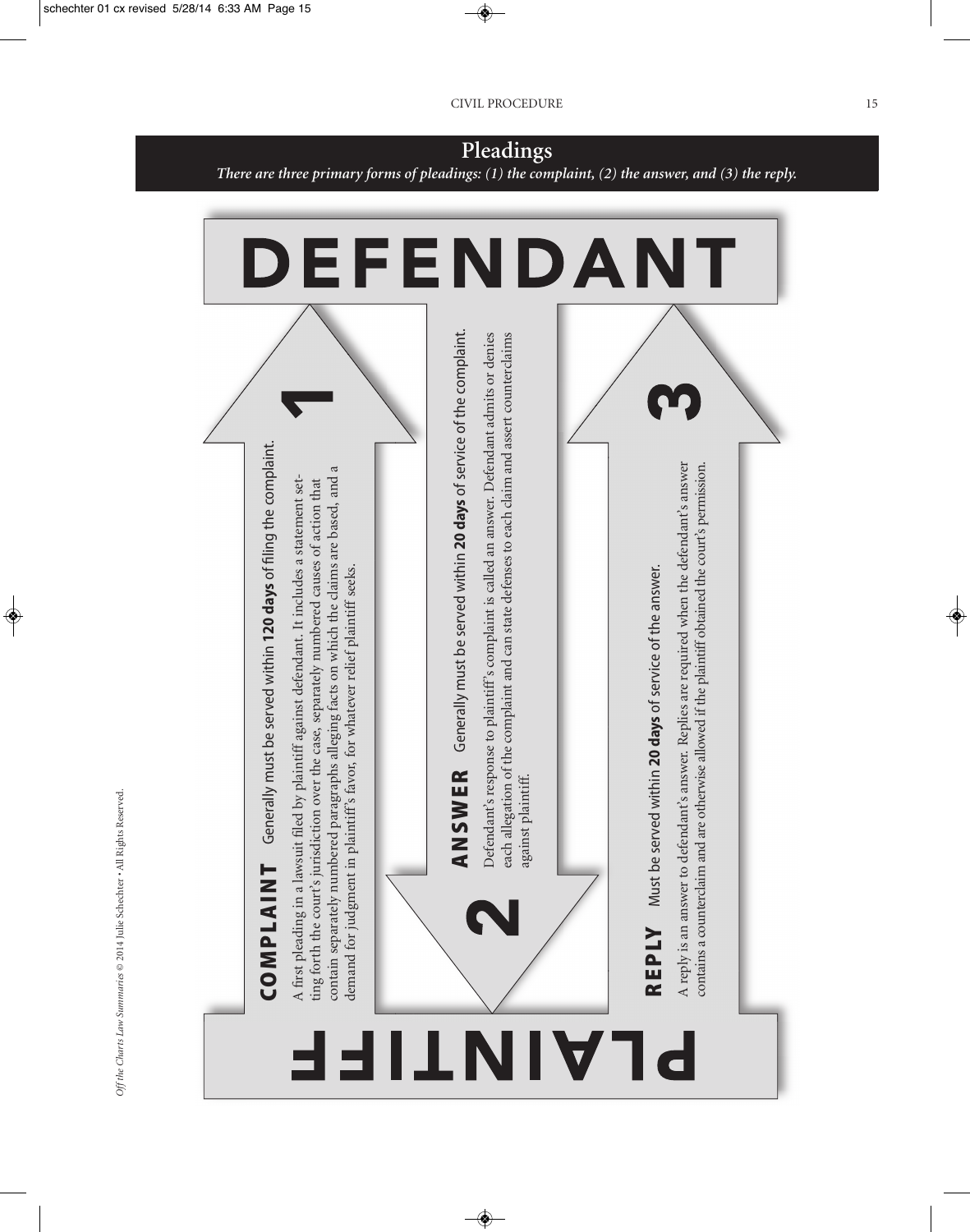|                                           | <b>Methods of Discovery</b><br>Procedural devices used to obtain evidence and information possessed by the<br>opposing party and relevant to the claim being litigated. |                      |                                                                                                                                                                                                                                        |                                                                                                                                                                                   |                                                                                                                                                                                                                                       |  |
|-------------------------------------------|-------------------------------------------------------------------------------------------------------------------------------------------------------------------------|----------------------|----------------------------------------------------------------------------------------------------------------------------------------------------------------------------------------------------------------------------------------|-----------------------------------------------------------------------------------------------------------------------------------------------------------------------------------|---------------------------------------------------------------------------------------------------------------------------------------------------------------------------------------------------------------------------------------|--|
|                                           |                                                                                                                                                                         | Rule                 | <b>Definition</b>                                                                                                                                                                                                                      | Participant                                                                                                                                                                       | <b>Admissibility in Court</b>                                                                                                                                                                                                         |  |
| <b>DEPOSITIONS</b>                        | Oral<br><b>Depositions</b>                                                                                                                                              | <b>FRCP 30</b>       | Oral testimony of a witness<br>taken and recorded under<br>oath.                                                                                                                                                                       | Testimony taken from<br>opposing party, a witness,<br>an expert intended to be<br>called at trial by the<br>opposition or any person<br>thought to have<br>discoverable material. | The statement will be admissible if<br>the person being questioned is<br>providing live testimony,<br><b>AND</b><br>The deposition statement:<br>(1) can be used to impeach a                                                         |  |
|                                           | Depositions<br><b>Upon Written</b><br>Questions                                                                                                                         | <b>FRCP 31</b>       | Oral responses to written<br>questions taken and recorded<br>under oath.                                                                                                                                                               | Testimony taken from<br>opposing party, a witness,<br>an expert intended to be<br>called at trial by the<br>opposition or any person<br>thought to have discoverable<br>material. | witness,<br>(2) is from an adverse party,<br>(3) is from an adverse witness and<br>used for substantive purposes if<br>it conflicts with witness' trial<br>testimony, OR<br>(4) if the witness is unavailable to<br>testify at trial. |  |
| <b>INTERROGATORIES</b>                    |                                                                                                                                                                         | <b>FRCP</b><br>33(a) | Sworn written responses to a<br>set of written questions.                                                                                                                                                                              | Interrogatories may be given<br>only to a party.                                                                                                                                  | The answers of a party obtained by<br>an interrogatory can be used for any<br>purpose.                                                                                                                                                |  |
| <b>REQUESTS TO</b><br><b>PRODUCE</b>      |                                                                                                                                                                         | <b>FRCP 34</b>       | One party's demand that the<br>other produce documents and<br>items, or allow inspection of<br>such items or land possessed or<br>controlled by the opposing<br>party.                                                                 | Requests to produce are only<br>appropriate to serve upon a<br>party.                                                                                                             | Documents and reports are<br>admissible unless their contents are<br>prejudicial, hearsay or otherwise<br>determined to be inadmissible.                                                                                              |  |
| <b>REQUESTS FOR</b><br><b>EXAMINATION</b> |                                                                                                                                                                         | <b>FRCP 35</b>       | If the physical or mental<br>condition of a party is relevant<br>to the case, a court can order<br>the party to submit to a<br>physical or mental<br>examination by a certified<br>examiner.                                           | Physical and mental<br>examinations can only be<br>requested of a party whose<br>mental or physical condition<br>is in controversy.                                               | Requests for physical and mental<br>examinations are almost always<br>admissible in court.                                                                                                                                            |  |
| <b>REQUESTS FOR</b><br><b>ADMISSION</b>   |                                                                                                                                                                         | <b>FRCP 36</b>       | A written request to admit<br>relevant facts not in<br>controversy, eliminating the<br>need to provide supporting<br>evidence. The party from<br>whom the admission is sought<br>may admit, deny or object<br>to each of the requested | A party may serve a request<br>for admission on any other<br>party.                                                                                                               | Requests for admission conclusively<br>establish the matter admitted.                                                                                                                                                                 |  |

admissions.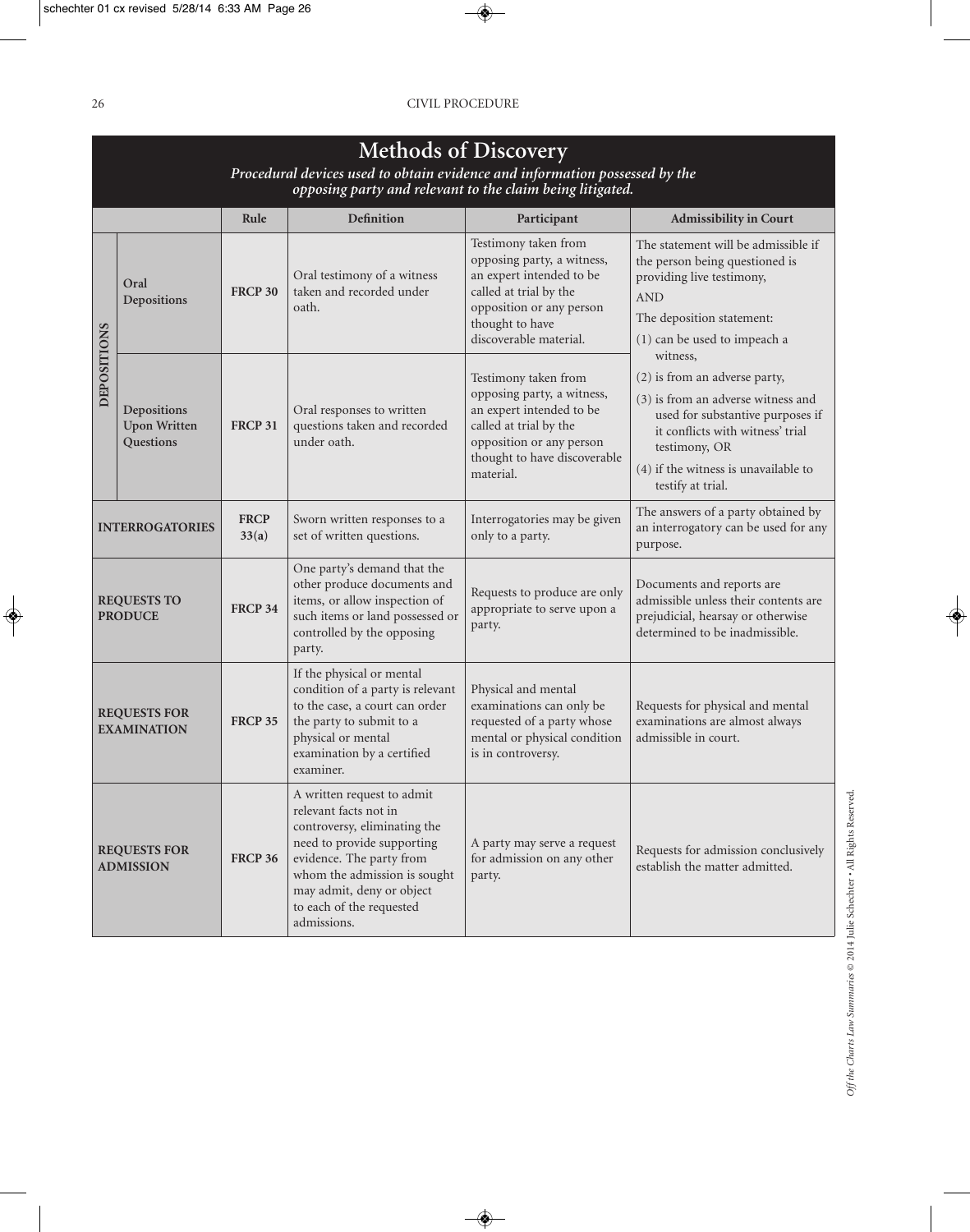| <b>Types of Contracts</b><br>A contract is a voluntary agreement to do or not to do something that is mutually<br>agreed upon by competent parties and supported by consideration. |                                                                                                                                                                                                                                                  |                                                                                                                                           |                                                                                                                                  |                                                                                                                                                                                                                                                            |  |
|------------------------------------------------------------------------------------------------------------------------------------------------------------------------------------|--------------------------------------------------------------------------------------------------------------------------------------------------------------------------------------------------------------------------------------------------|-------------------------------------------------------------------------------------------------------------------------------------------|----------------------------------------------------------------------------------------------------------------------------------|------------------------------------------------------------------------------------------------------------------------------------------------------------------------------------------------------------------------------------------------------------|--|
| <b>Type</b>                                                                                                                                                                        | <b>Definition</b>                                                                                                                                                                                                                                | Formation                                                                                                                                 | Acceptance                                                                                                                       | <b>Examples</b>                                                                                                                                                                                                                                            |  |
| <b>EXPRESS</b><br><b>CONTRACT</b>                                                                                                                                                  | Created by language, oral or<br>written, demonstrating<br>agreement.                                                                                                                                                                             | Formed when there is a<br>meeting of the minds<br>between the parties.                                                                    | Acceptance can be by<br>words of agreement,<br>oral or written, or<br>performance.                                               | The entertainer entered into an<br>express contract when the club<br>owner offered her money to<br>perform on Saturday night,<br>and the entertainer agreed.                                                                                               |  |
| <b>IMPLIED IN</b><br><b>FACT</b><br><b>CONTRACT</b>                                                                                                                                | The terms are implied<br>circumstantially from the<br>parties' conduct, assumed<br>intentions or relationship.                                                                                                                                   | Formed by non-verbal<br>conduct, when one party<br>accepts something of<br>value knowing that the<br>other party expects<br>compensation. | Acceptance is inferred<br>from the parties' acts,<br>conduct, or words even<br>if they are not explicitly<br>words of agreement. | Harry sits down in a<br>barbershop and gets his hair<br>cut-there is an implied<br>contract that Harry will pay the<br>barber in consideration for the<br>barber having cut Harry's hair.                                                                  |  |
| <b>BILATERAL</b><br><b>CONTRACT</b>                                                                                                                                                | Each party makes a promise or<br>set of promises to the other.                                                                                                                                                                                   | Formed upon the mutual<br>exchange of promises.                                                                                           | Acceptance by promise.                                                                                                           | In a contract for the sale of a<br>house, the buyer promises to<br>pay \$400,000 in consideration<br>for the seller's promise to deliver<br>title to the house.                                                                                            |  |
| <b>UNILATERAL</b><br><b>CONTRACT</b>                                                                                                                                               | One party promises to do or re-<br>frain from doing something in<br>return for the other party's per-<br>formance.                                                                                                                               | Formed when one side<br>makes a promise and the<br>other side performs.                                                                   | Acceptance by<br>performance.                                                                                                    | Hallie states, "Painter, if you<br>paint my house before<br>Saturday, I will pay you \$1,000<br>when you are finished." The<br>Painter completes the painting<br>of the house on Friday.                                                                   |  |
| QUASI-<br><b>CONTRACT</b><br><b>(IMPLIED)</b><br>IN LAW)                                                                                                                           | An equitable remedy<br>compensating a party relying on<br>a representation to her<br>detriment, or from conferring<br>on another an unjust<br>enrichment without<br>compensation when contract<br>law would otherwise yield an<br>unfair result. | No contract is formed.                                                                                                                    | No acceptance, but<br>rather, an equitable<br>remedy is imposed by<br>law.                                                       | Mower arrives at the wrong<br>house to mow the lawn.<br>Homeowner knows Mower is<br>at the wrong house, but allows<br>him to mow the lawn anyway.<br>Under a theory of unjust<br>enrichment, Mower will recover<br>for his services in mowing the<br>lawn. |  |

## Off the Charts Law Summaries @ 2014 Julie Schechter . All Rights Reserved. *maries* © 2014 Julie Schechter • All Rights Reserved. *Off the Charts Law Sum*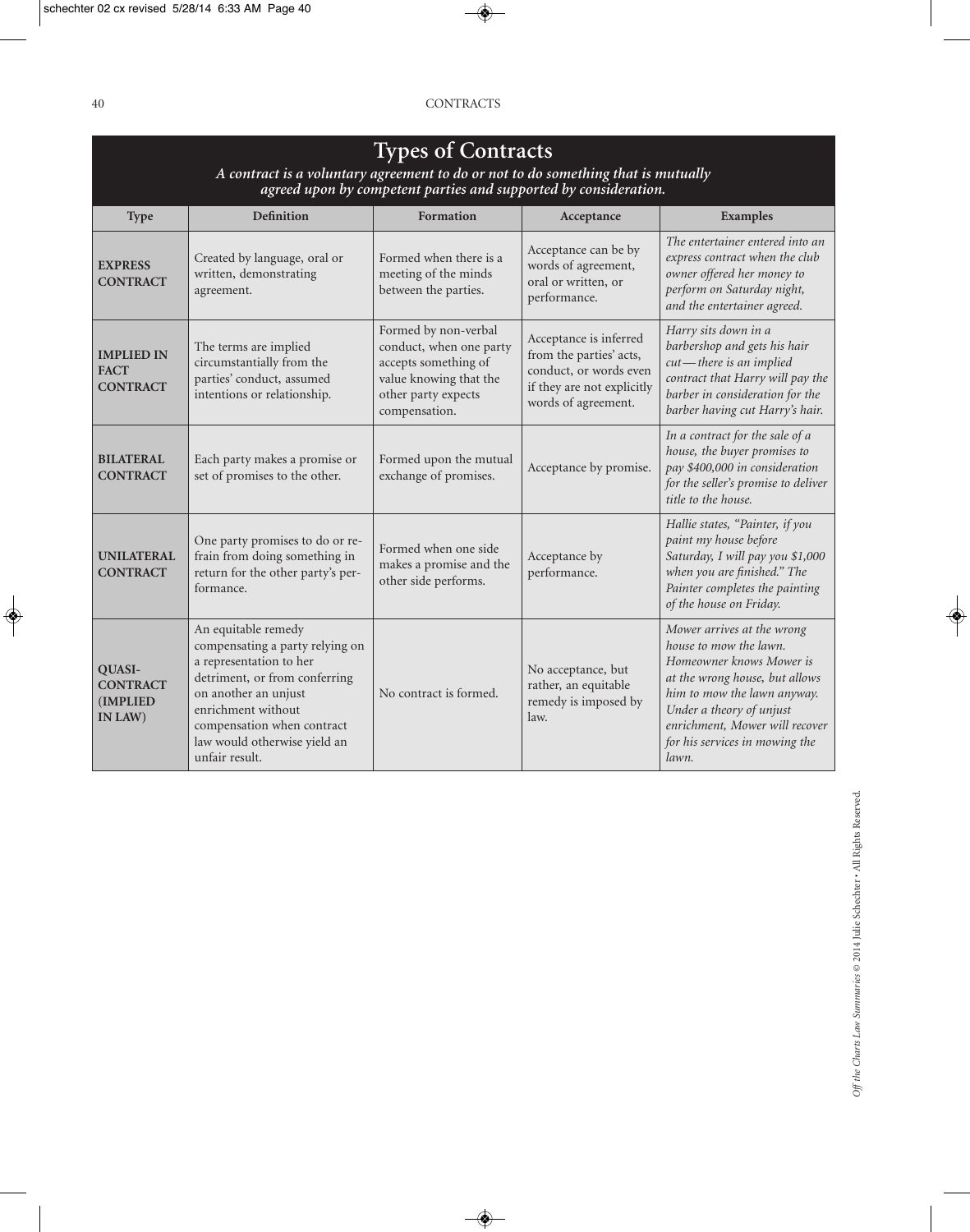## **Types of Contractual Defenses**

Once a contract has been formed, it can be determined to be unenforceable by reason of a defense. Defenses can be asserted based upon: (1) defects in the subject matter of the agreement, (2) the capacity of a party to *contract, or (3) the failure of the agreement to qualify for judicial relief.*

| <b>Type of Defense</b>                 | Rule                                                                                                                                                           | <b>Defenses</b>                 | Rule                                                                                                                                                                                                                                                        | Examples                                                                                                                                 |
|----------------------------------------|----------------------------------------------------------------------------------------------------------------------------------------------------------------|---------------------------------|-------------------------------------------------------------------------------------------------------------------------------------------------------------------------------------------------------------------------------------------------------------|------------------------------------------------------------------------------------------------------------------------------------------|
|                                        |                                                                                                                                                                | No Mutual Assent                | A contract cannot validly be formed unless<br>the parties reach a meeting of the minds<br>about the terms. If the parties did not reach<br>the "same bargain at the same time," there is<br>no contract.                                                    | Mutual Mistake.<br>Misunderstanding.<br>Misrepresentation.                                                                               |
| <b>DEFENSES TO</b><br><b>FORMATION</b> | A contract will be<br>unenforceable if the<br>contract was not<br>properly formed.                                                                             | No Consideration                | A contract cannot validly be formed unless<br>it contains a bargained-for exchange<br>between the parties.                                                                                                                                                  | A promise to make a gift.<br>Preexisting duty.                                                                                           |
|                                        |                                                                                                                                                                | <b>Statute of Frauds</b>        | Certain types of contracts will not be<br>enforced unless they are in writing signed<br>by the party to be charged.                                                                                                                                         | An oral contract for the<br>sale of land.<br>Contracts that cannot be<br>performed within a year.<br>Sale of goods for \$500 or<br>more. |
| <b>LACK OF</b>                         | Once a contract is<br>formed, it is possible<br><b>Legal Incapacity</b><br>that it will be<br>unenforceable due to<br>a lack of consent or an                  |                                 | A contract cannot validly be entered into by<br>a person in a protected class, who the law<br>deems incapable of understanding the<br>consequences of incurring binding<br>obligations.                                                                     | Infancy.<br>Mental Incapacity.<br>Intoxication.                                                                                          |
| <b>CAPACITY</b><br><b>DEFENSES</b>     | inability to consent as<br>a result of being a<br>member of a protected<br>class.                                                                              | <b>Lack of Free Will</b>        | A contract will not be valid if one party<br>used coercion, threats or acts to influence<br>the other in a way that precluded the other<br>party from exercising free will when<br>contracting.                                                             | Duress.<br>Undue Influence.<br>Fraud.                                                                                                    |
|                                        |                                                                                                                                                                | Changed<br><b>Circumstances</b> | Required performance under a contract will<br>be excused if circumstances change in a<br>such a way that the parties did not know or<br>have reason to know would occur, and such<br>circumstances render performance<br>extremely difficult or impossible. | Impossibility.<br>Impracticability.<br>Frustration of purpose.                                                                           |
| DEFENSES TO<br><b>ENFORCEMENT</b>      | Once a contract has<br>been formed, it is<br>possible that it will be<br>unenforceable because<br>enforcement of its<br>terms would cause<br>an unfair result. | Unconscionability               | A court may choose not to enforce a con-<br>tract, which had an absence of meaningful<br>choice for one party and unreasonably<br>favorable terms for the other at the time of<br>contract formation.                                                       | Party in a superior bar-<br>gaining position taking<br>undue advantage of the<br>lack of experience of the<br>other.                     |
|                                        |                                                                                                                                                                | Against<br><b>Public Policy</b> | A contract will not be enforced if it differs<br>from the basic policies forming the<br>foundation of public laws even though the<br>acts contemplated might not be expressly<br>prohibited by law.                                                         | Racially discriminatory<br>contracts are void<br>against public policy.                                                                  |
|                                        |                                                                                                                                                                | Illegality                      | If formation or performance of the contract<br>was tortious or illegal when entered into, or<br>if the contract was legal, but subsequently<br>became illegal because of a change in the<br>law, the contract is void.                                      | Contracts requiring<br>parties to steal goods<br>from warehouses.                                                                        |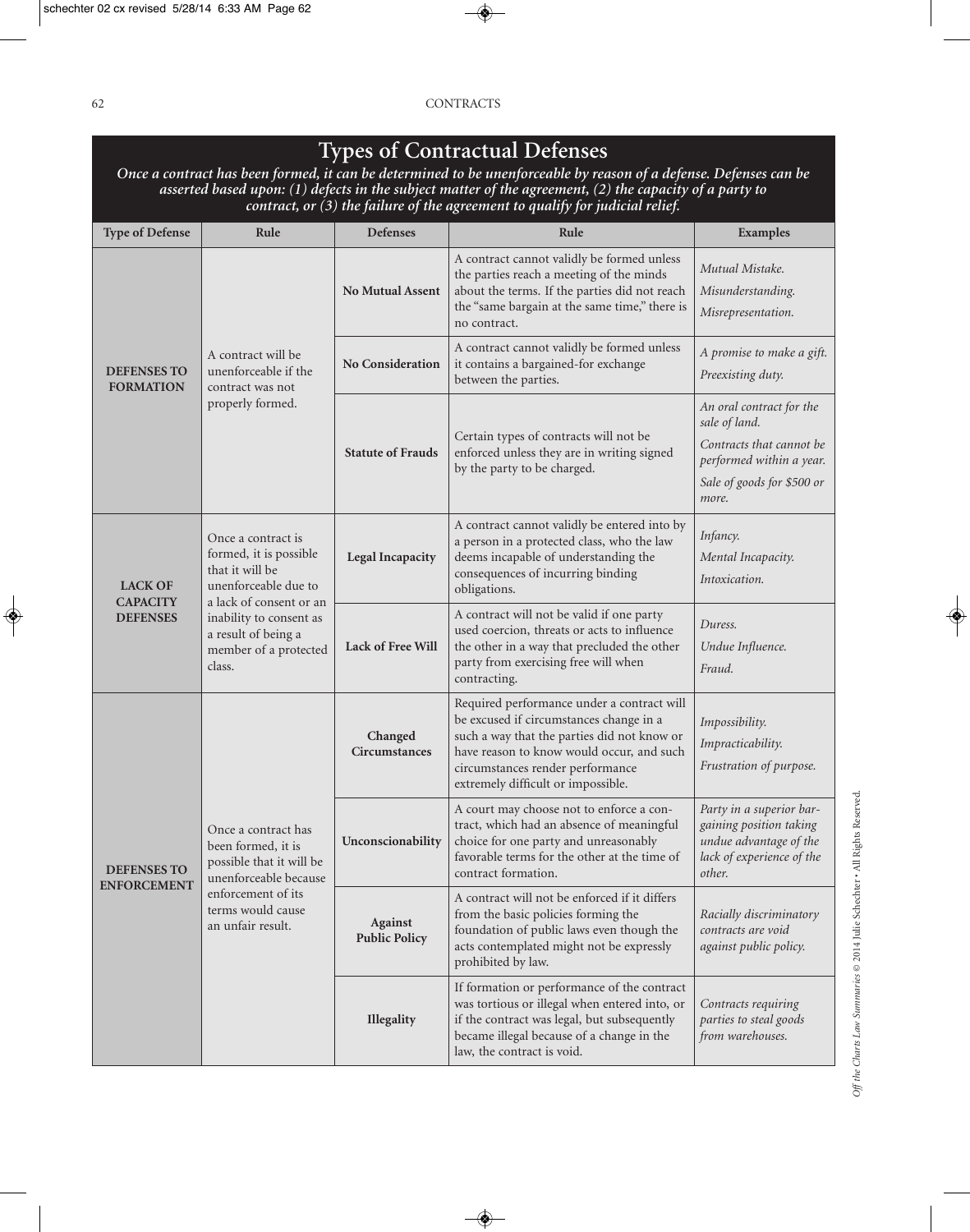## **Permissible Force for Justification Defenses**

*A justification defense deems conduct that is otherwise criminal to be socially acceptable and non-punishable under the circumstances. Justification focuses on the nature of the conduct under the circumstances.*

| Defense                                     | Definition                                                                                                                                                                                                                                                                                                                                                                 | Permissible Force                                                                                                                                             |                                                                                                                                |  |
|---------------------------------------------|----------------------------------------------------------------------------------------------------------------------------------------------------------------------------------------------------------------------------------------------------------------------------------------------------------------------------------------------------------------------------|---------------------------------------------------------------------------------------------------------------------------------------------------------------|--------------------------------------------------------------------------------------------------------------------------------|--|
|                                             |                                                                                                                                                                                                                                                                                                                                                                            | <b>Non-Deadly Force</b>                                                                                                                                       | <b>Deadly Force</b>                                                                                                            |  |
| <b>ARREST BY A</b><br><b>POLICE OFFICER</b> | A person may use reasonable force in<br>effecting a lawful arrest.                                                                                                                                                                                                                                                                                                         | If there is probable cause to<br>believe suspect has committed a<br>felony; OR<br>If the commission of crime is<br>observed by the officer.                   | Only if it will prevent the escape<br>of a felon who threatens human<br>life.                                                  |  |
| <b>ARREST BY A</b><br><b>PRIVATE PERSON</b> | A person may use reasonable force in<br>effecting a lawful arrest.                                                                                                                                                                                                                                                                                                         | Only if there is probable cause<br>to believe crime was committed.<br>Not that a reasonable or<br>unreasonable mistake will not<br>excuse an improper arrest. | Only to prevent the escape of a<br>felon who actually committed<br>the felony and threatens human<br>life.                     |  |
| <b>CRIME</b><br><b>PREVENTION</b>           | A person may use reasonably necessary force<br>to prevent a felony, riot or breach of the<br>peace from taking place or from being<br>completed.                                                                                                                                                                                                                           | If reasonably necessary to<br>prevent a felony.                                                                                                               | Only to prevent a felony in<br>which human life is at risk.                                                                    |  |
| <b>DEFENSE OF</b><br><b>DWELLING</b>        | A person may use non-deadly force that is<br>no greater than reasonably necessary to<br>prevent wrongful entry by another onto her<br>property. In general, a person may not use<br>deadly force to protect property, except to<br>defend her dwelling (home) against an<br>intruder who appears to be armed or who<br>poses a risk to the safety of the people<br>inside. | If reasonably necessary to<br>prevent or stop unlawful entry.                                                                                                 | Only if person inside the<br>dwelling is threatened, or if it is<br>used to prevent a dangerous<br>felony inside the dwelling. |  |
| <b>DEFENSE OF</b><br><b>ANOTHER PERSON</b>  | A person may use force that is no greater<br>than reasonably necessary to defend against<br>an aggressor's imminent use of unlawful<br>force.                                                                                                                                                                                                                              | If reasonably necessary to<br>protect another.                                                                                                                | Only if threatened with death or<br>serious bodily injury.                                                                     |  |
| <b>DEFENSE OF</b><br><b>PROPERTY</b>        | A person may use non-deadly force that is<br>no greater than reasonably necessary to<br>prevent the wrongful taking of her personal<br>property.                                                                                                                                                                                                                           | If reasonably necessary to<br>defend property in one's<br>possession, except if asking to<br>stop would suffice.                                              | X                                                                                                                              |  |
| <b>NECESSITY</b>                            | A person may invoke the defense of<br>necessity if the person acted in a reasonable<br>manner to protect the life or health of<br>another that was being imminently<br>threatened because there was no other<br>reasonable choice.                                                                                                                                         | If reasonably necessary to<br>prevent greater injury.                                                                                                         |                                                                                                                                |  |
| <b>RESISTING</b><br><b>ARREST</b>           | A person may use non-deadly force to resist<br>an improper arrest.<br>Note: There are jurisdictions that do not<br>permit the use of force to resist improper<br>arrest, and require the defendant to seek<br>redress in civil court.                                                                                                                                      | To prevent an improper arrest.                                                                                                                                | X                                                                                                                              |  |
| <b>SELF-DEFENSE</b>                         | A person may use force that is no greater<br>than reasonably necessary to defend against<br>an aggressor's imminent use of unlawful<br>force.                                                                                                                                                                                                                              | If reasonably necessary to<br>protect oneself.                                                                                                                | Only if threatened with death or<br>great bodily injury.                                                                       |  |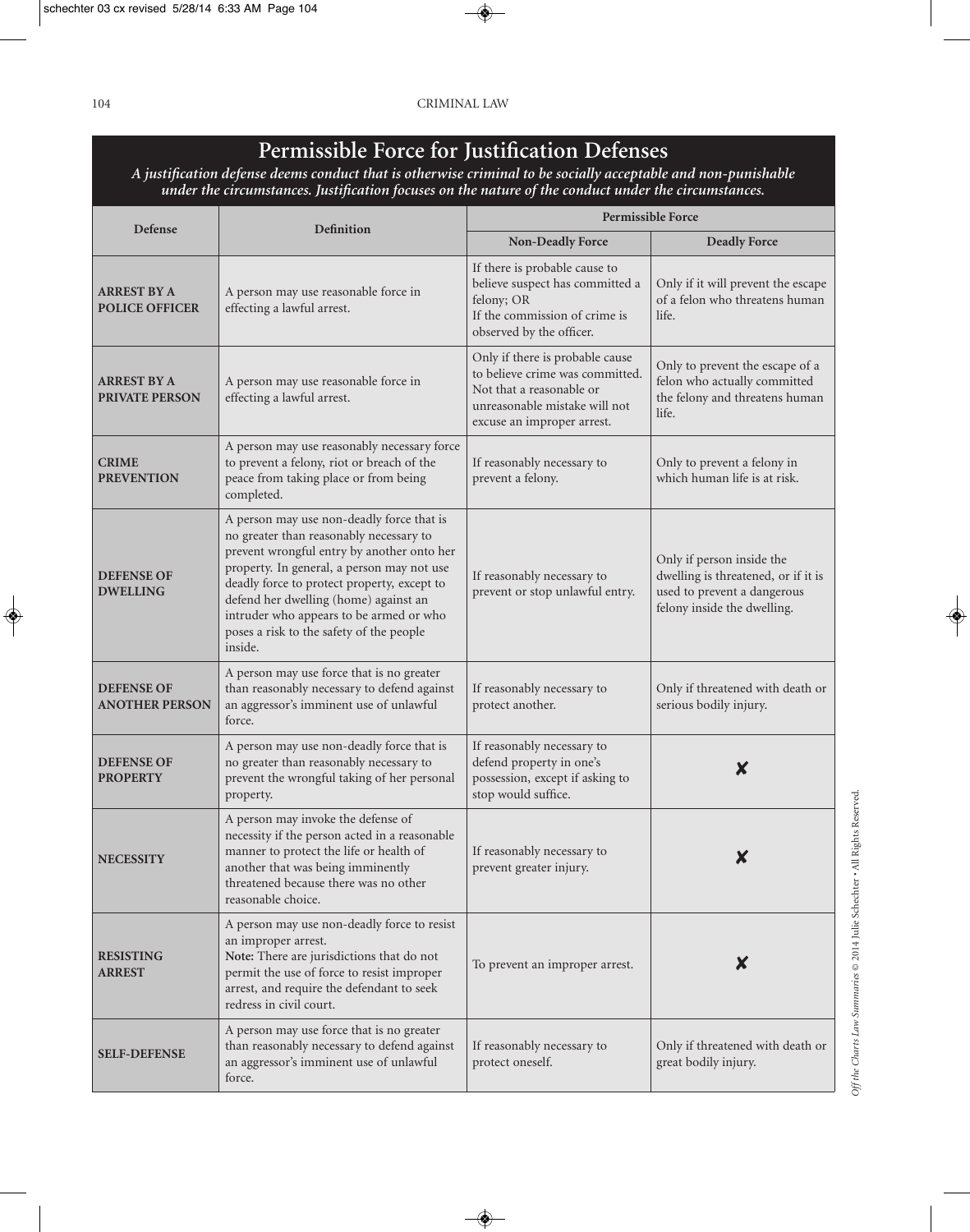| <b>Elements of Adverse Possession</b> |
|---------------------------------------|
|---------------------------------------|

*For possession to convert into title, a possessor of land needs to demonstrate the following occurred during the statutory period.*

| <b>Elements</b>                                          | <b>Definition</b>                                                                                                                                                                              | <b>Rules</b>                                                                                                                                                                                                                                                                                                                                                                                                    | <b>Examples</b>                                                                                                                                                                                                                                                                                            |
|----------------------------------------------------------|------------------------------------------------------------------------------------------------------------------------------------------------------------------------------------------------|-----------------------------------------------------------------------------------------------------------------------------------------------------------------------------------------------------------------------------------------------------------------------------------------------------------------------------------------------------------------------------------------------------------------|------------------------------------------------------------------------------------------------------------------------------------------------------------------------------------------------------------------------------------------------------------------------------------------------------------|
| <b>ACTUAL</b><br><b>POSSESSION</b>                       | Adverse possessor must<br>physically use the land in the<br>same manner that a reasonable<br>owner would given its nature,<br>character, and location.                                         | The time the adverse possessor actually<br>enters onto the land will trigger the statute<br>of limitations to begin running.                                                                                                                                                                                                                                                                                    | Living in a house on the property and<br>paying taxes is considered actual<br>possession.                                                                                                                                                                                                                  |
| <b>EXCLUSIVE</b><br><b>POSSESSION</b>                    | Adverse possessor cannot share<br>possession with the true owner<br>or the general public-<br>possession must be as exclusive<br>as would characterize an owner's<br>normal use for such land. | People acting together and sharing only<br>among themselves can acquire title to the<br>property through adverse possession<br>together as tenants in common.                                                                                                                                                                                                                                                   | Living with the property owner in her<br>house for the statutory period is NOT<br>considered exclusive possession.                                                                                                                                                                                         |
| <b>OPEN AND</b><br><b>NOTORIOUS</b><br><b>POSSESSION</b> | Adverse possessor's use of the<br>land must be so visible and<br>obvious that a reasonable owner<br>who inspects the land will be on<br>notice of the possessor's claim.                       | The adverse possessor's use of the land must<br>be sufficiently apparent so as to serve as<br>notice to the true owner that the adverse<br>possessor is claiming possession over the<br>land and to give the true owner an<br>opportunity to defend her rights as a<br>landowner.                                                                                                                               | Building a house on land that<br>belongs to another would be open and<br>notorious possession, but living in an<br>underground cave on that property<br>might not be.                                                                                                                                      |
| <b>ADVERSE OR</b><br><b>HOSTILE</b><br><b>POSSESSION</b> | Use of the land is being made<br>without the true owner's<br>permission and with intent to<br>claim the property as the<br>possessor's own.                                                    | The state of mind of the adverse possessor is<br>generally irrelevant. It does not matter<br>whether the adverse possessor knows she is<br>trespassing.<br>Some jurisdictions require a good faith belief<br>on the part of the possessor that they have a<br>legal right to the property (i.e., reasonably<br>believed the property being fenced in<br>belonged to the possessor rather than the<br>neighbor). | Installing a fence that encroaches onto<br>neighbor's property can form the basis<br>for an adverse possession claim<br>against the neighbor.<br>Leasing a house from the owner while<br>the owner lives abroad is NOT hostile<br>possession because the owner provided<br>the permission to use the land. |
| <b>CONTINUOUS</b><br><b>POSSESSION</b>                   | Adverse possessor's use of the<br>land must be uninterrupted for<br>the statutory period of time<br>determined by the state in which<br>the property is located.                               | Intermittent periods of occupancy are gener-<br>ally insufficient to amount to continuous<br>use; however, incessant use is not required.<br>Use must be no less than annual.<br>Possessor may tack on preceding owner's<br>time in order to satisfy the statutory time<br>period.                                                                                                                              | An uninvited adverse possessor living<br>in another person's pool house each<br>summer during the statutory period,<br>that use is sufficient to be continuous.                                                                                                                                            |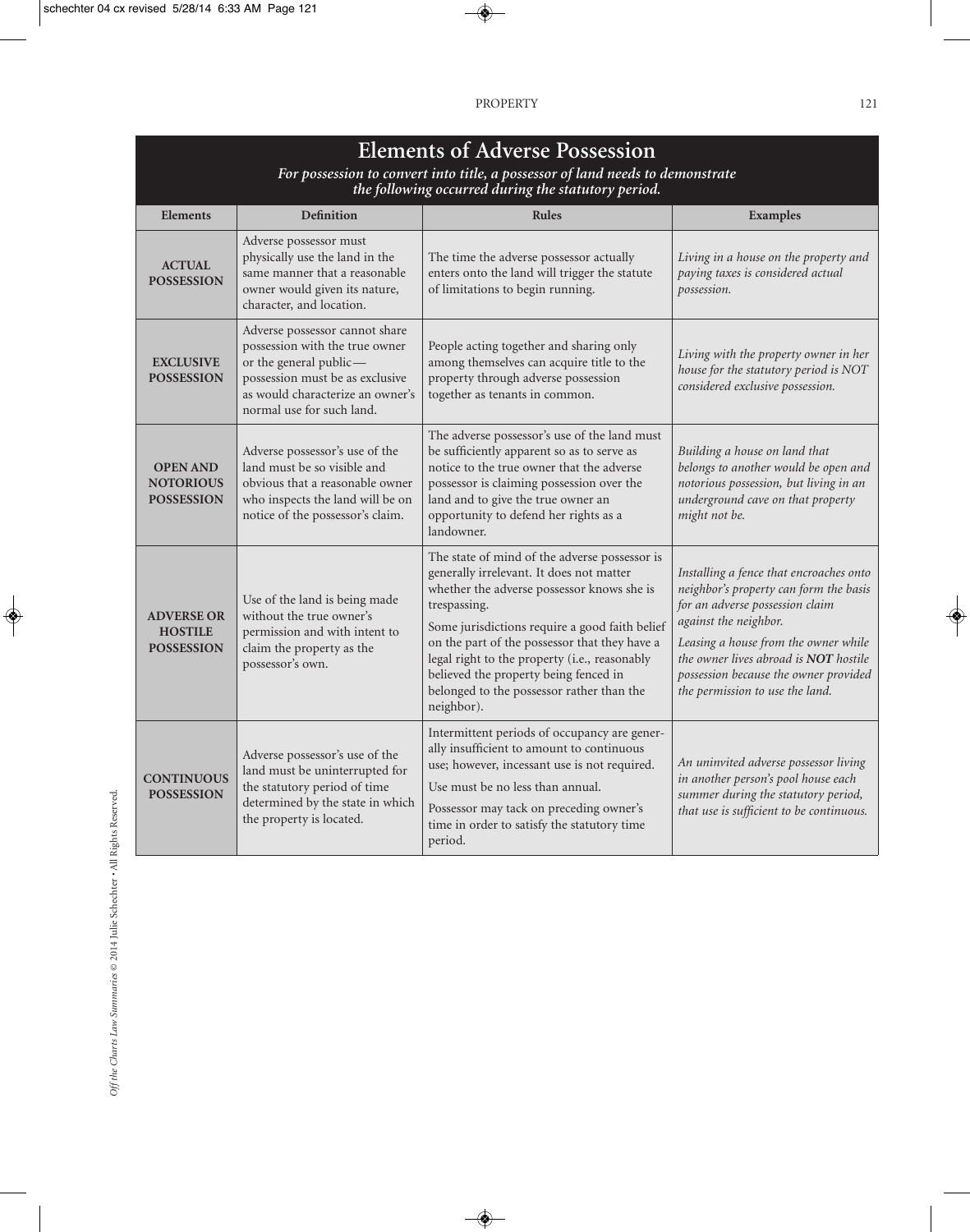| <b>Types of Deeds</b><br>A deed is a document used to certify ownership of a piece of land, and<br>used to transfer ownership or other interests in the land. |                                                                                                                                                                                                                                                        |                                                                                                                                                                                   |                                                                                                           |  |  |  |
|---------------------------------------------------------------------------------------------------------------------------------------------------------------|--------------------------------------------------------------------------------------------------------------------------------------------------------------------------------------------------------------------------------------------------------|-----------------------------------------------------------------------------------------------------------------------------------------------------------------------------------|-----------------------------------------------------------------------------------------------------------|--|--|--|
| <b>Type</b>                                                                                                                                                   | <b>Definition</b>                                                                                                                                                                                                                                      | Covenants                                                                                                                                                                         | <b>Covenant Application</b>                                                                               |  |  |  |
| <b>GENERAL</b><br><b>WARRANTY</b><br><b>DEED</b>                                                                                                              | A deed that contains six specific promises<br>(covenants) about grantor's title to the property<br>and warrants against any defects in the title.                                                                                                      | Covenant of seisin.<br>Covenant of right to convey.<br>Covenant against encumbrances.<br>Covenant of quiet enjoyment.<br>Covenant of warranty.<br>Covenant of further assurances. | Covenants warrant title against<br>defects arising before and during<br>the period the grantor has title. |  |  |  |
| <b>SPECIAL</b><br><b>WARRANTY</b><br><b>DEED</b>                                                                                                              | A deed that contains six specific promises<br>(covenants) about the grantor's title to the<br>property, but only warrants against defects arising<br>during the time grantor had title.                                                                | Covenant of seisin.<br>Covenant of right to convey.<br>Covenant against encumbrances.<br>Covenant of quiet enjoyment.<br>Covenant of warranty.<br>Covenant of further assurances. | Covenants warrant title against<br>defects arising only during the<br>period the grantor has title.       |  |  |  |
| <b>OUITCLAIM</b><br><b>DEED</b>                                                                                                                               | A deed that makes no promises about the<br>grantor's title to the property, but rather conveys<br>whatever right, title or interest the grantor has in<br>the property without making any promises<br>regarding grantor's right to make such transfer. | None.                                                                                                                                                                             | $N/A$ .                                                                                                   |  |  |  |

| <b>Covenants of Title in Warranty Deeds</b><br>Covenants are promises from the grantor (seller) of land to the grantee (purchaser)<br>included in the deed representing the property interest. |                                                                                                                                                                                                                      |                                   |  |  |
|------------------------------------------------------------------------------------------------------------------------------------------------------------------------------------------------|----------------------------------------------------------------------------------------------------------------------------------------------------------------------------------------------------------------------|-----------------------------------|--|--|
|                                                                                                                                                                                                | <b>Definition</b>                                                                                                                                                                                                    | <b>Present or Future Promise?</b> |  |  |
| <b>COVENANT OF SEISIN</b>                                                                                                                                                                      | A promise that grantor owns the estate or interest that grantor is<br>representing as belonging to grantor in the deed.                                                                                              | Present.                          |  |  |
| <b>COVENANT OF</b><br><b>RIGHT TO CONVEY</b>                                                                                                                                                   | A promise by grantor that the person granting title has sufficient capacity<br>and title to convey the estate which grantor by deed undertakes to convey.                                                            | Present.                          |  |  |
| <b>COVENANT AGAINST</b><br><b>ENCUMBRANCES</b>                                                                                                                                                 | A promise that there are no easements, covenants, mortgages, liens or<br>other encumbrances on the property or against the title or interest being<br>conveyed, other than those specifically set forth in the deed. | Present.                          |  |  |
| <b>COVENANT OF</b><br><b>QUIET ENJOYMENT</b>                                                                                                                                                   | A promise that the grantee will not be disturbed in her possession or<br>enjoyment of the property by a third party's lawful assertion of superior<br>title to the property.                                         | Future.                           |  |  |
| <b>COVENANT OF</b><br><b>WARRANTY</b>                                                                                                                                                          | A promise that the grantor will defend on behalf of the grantee, any<br>reasonable claims of title by a third party and will compensate the grantee<br>for any loss sustained by the assertion of superior title.    | Future.                           |  |  |
| <b>COVENANT OF</b><br><b>FURTHER ASSURANCES</b>                                                                                                                                                | A promise that grantor will perform whatever acts are reasonably necessary<br>to perfect the grantee's title if it turns out to be imperfect.                                                                        | Future.                           |  |  |